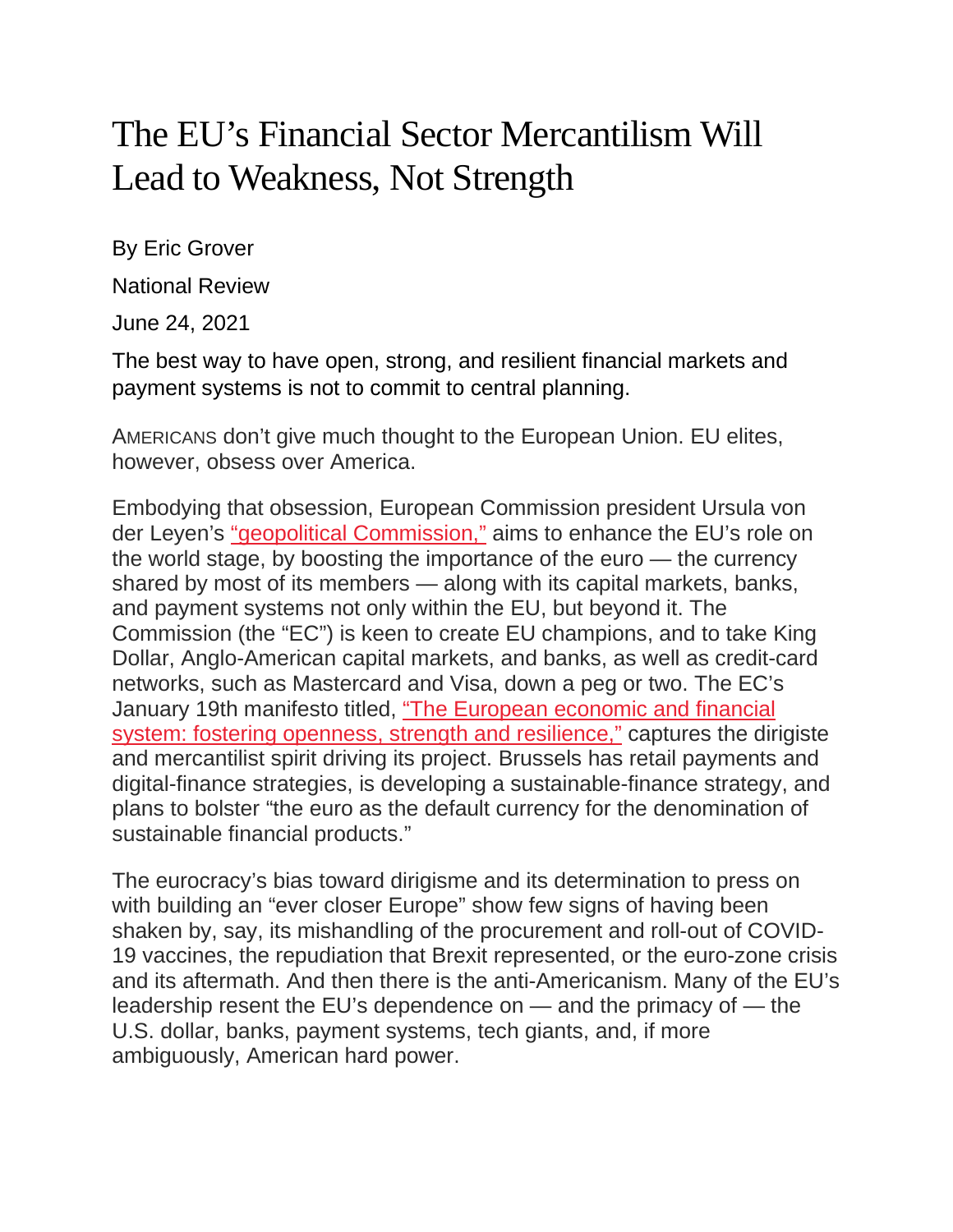The Commission declares that it wants to strengthen "the EU's [open](https://ec.europa.eu/commission/presscorner/detail/en/qanda_21_645) strategic [autonomy"](https://ec.europa.eu/commission/presscorner/detail/en/qanda_21_645) — a disingenuous construct. The best way to be open is to be open. The best way to have a strong and resilient economy is to support liberal economic policies and to maintain a transparent, apolitical, and light regulatory and legal regime, low taxes, sound currency, and vigorously competitive private markets. That, however, is not what Brussels has in mind.

\* \* \*

For all the talk of economic efficiency, the euro was primarily designed as a means to further political integration, and to serve as a competitor to the U.S. dollar. Currencies enjoy powerful network effects. King Dollar reigns worldwide. In the third quarter of 2020, 57 percent of the world's [foreign](https://data.imf.org/?sk=E6A5F467-C14B-4AA8-9F6D-5A09EC4E62A4)[exchange](https://data.imf.org/?sk=E6A5F467-C14B-4AA8-9F6D-5A09EC4E62A4) reserves were in dollars versus 19 percent in euros. In 2019, [64](https://www.ecb.europa.eu/pub/ire/html/ecb.ire202006%7E81495c263a.en.html) percent and 22 percent of outstanding [international](https://www.ecb.europa.eu/pub/ire/html/ecb.ire202006%7E81495c263a.en.html) debt securities were in [dollars](https://www.ecb.europa.eu/pub/ire/html/ecb.ire202006%7E81495c263a.en.html) and euros, respectively. That the euro is a distant No. 2 chafes EU chauvinists. It's perhaps telling that one area — at least for now — in which the euro [decisively](https://www.barrons.com/news/euro-top-currency-for-green-bonds-ecb-01591691103) beats the dollar is in the issuance of "Green" bonds, which underscores — again, at least for now — the more overtly political flavor of EU financial markets. We can leave the question of central-bank intervention, on either side of the Atlantic, for another time.

The EC [believes](https://ec.europa.eu/commission/presscorner/detail/en/ip_21_108) that "there is scope to promote the use of the euro in the context of EU trade agreements," and plans to reach out to "third-country partners to promote the use of the euro, euro-denominated instruments, and benchmarks . . . and to foster its status as an international reference currency in the energy and commodities sectors."

\* \* \*

The Global Financial Centres' index of financial-center competitiveness ranked New York City first, London [second,](https://globalfinancialcentres.net/explore/) and Zurich ninth. [Frankfurt](https://globalfinancialcentres.net/explore/) and Paris ranked tenth and 23rd, respectively.

In its January 2021 report, the EC decried an "overreliance on non-EU banking," which is a thinly veiled call for protecting and promoting EU banks. U.S., British, and Swiss banks play outsized roles in Europe's capital markets. In 2020, the top ten European IPO [bookrunners](http://graphics.wsj.com/investment-banking-scorecard/) were American or British. Of the top ten European equity capital-market bookrunners, five were American, two British, two Swiss, and only one from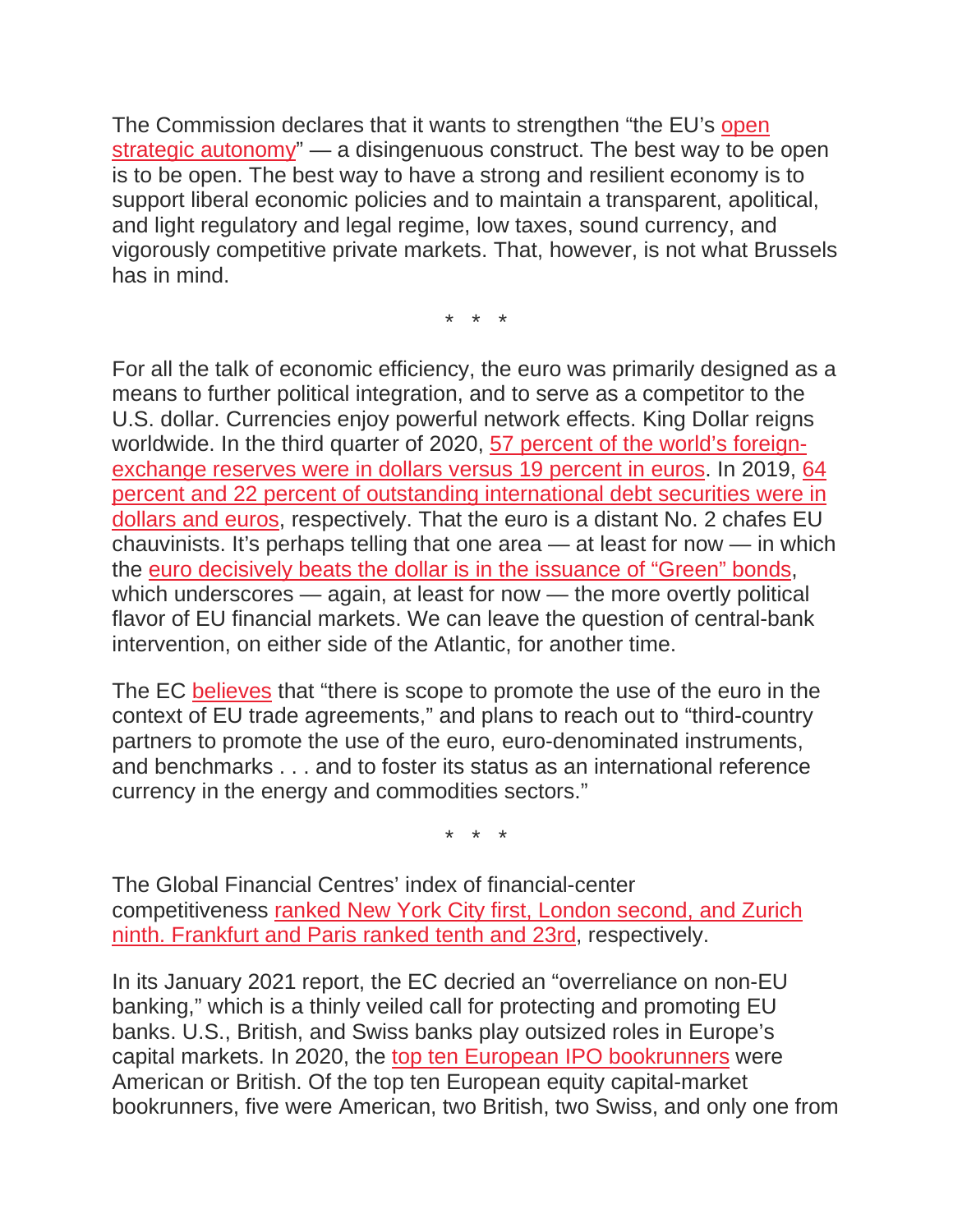the EU (Sweden). Of the top ten European debt capital-market bookrunners, five were American or British and five were from the EU.

The EC wants to promote EU capital markets. But London and New York City are the world's financial capitals because they enjoy relatively transparent and apolitical regulation, are open, cosmopolitan, Englishspeaking, and benefit from the network effects of a critical mass of financial-service providers, market makers, and investors. In addition, New York benefits from an immense domestic capital market. However much Brussels might try, these are advantages that will be difficult to reproduce in, say, Paris or Frankfurt. That said, the EU will use the regulatory opportunity presented by Brexit to try to increase the amount of financial business conducted within its borders, at London's expense.

Politics affect financial services. In a presentation at the Federal Reserve Bank of Atlanta's 2013 Financial Markets [conference](https://www.atlantafed.org/-/media/documents/news/conferences/2013/fmc/13fmccalomiris.pdf) economist Charles Calomiris observed that "the decisive influences for determining whether credit is abundant or scarce, and whether banking crises will be likely to occur are political." In *Fragile by [Design](https://www.amazon.com/Fragile-Design-Political-Princeton-Economic/dp/0691155240)*, Calomiris and political scientist Stephen Haber discuss the range of political bargains that banking industries in various countries make with their governments and regulators, and the implications for credit and financial-system stability. These can include reduced financial-services innovation and distorted credit markets with all the adverse effects than can flow from that. To take one notorious instance: Washington pressured Fannie Mae, Freddie Mac, and banks more generally to weaken mortgage credit standards, with results that contributed substantially to the U.S. financial crisis. Part of the EU's bargain is that banks must be good Europeans and allocate capital and resources to autarkic projects in the name of deeper EU integration. Payment Services [Directive](https://ec.europa.eu/info/law/payment-services-psd-2-directive-eu-2015-2366_en) 2 provides one example of this. Under it, banks have been forced to allocate capital to support fee-free payments within the EU. The mandate for inter-bank SEPA [credits](https://www.europeanpaymentscouncil.eu/what-we-do/sepa-credit-transfer) and debits is yet another example. And a similar approach can be seen when it comes to payment systems.

\* \* \*

At one level the EPI is merely intended to create a smoother EU payments system, but there has been no attempt to conceal the importance that politics has played in its creation.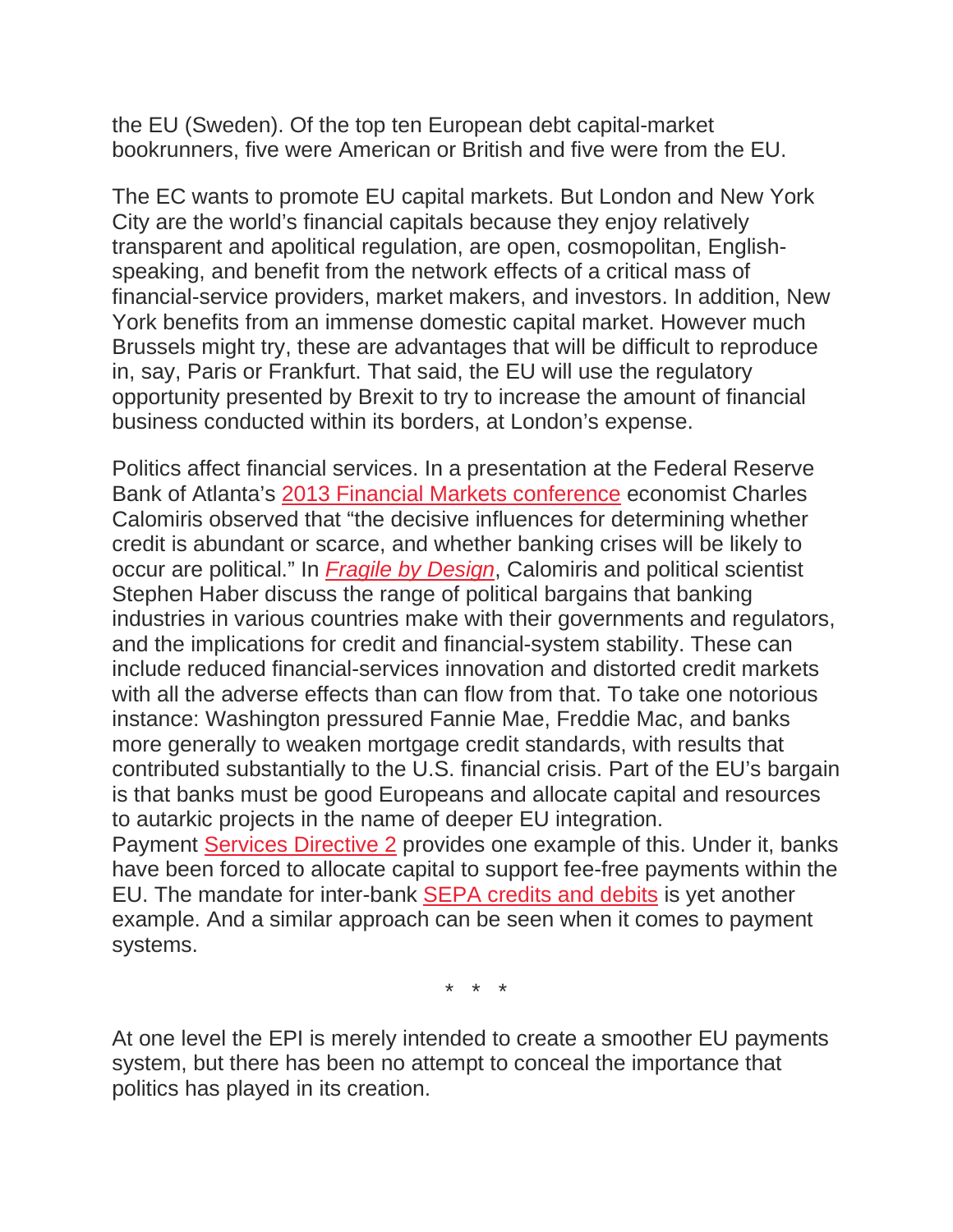In July 2020, the ECB put it this [way](https://www.ecb.europa.eu/press/pr/date/2020/html/ecb.pr200702%7E214c52c76b.en.html) (my emphasis added):

In November 2019 the Eurosystem [the ECB and the national central banks within the euro zone] relaunched its retail payments strategy, calling for increased collaboration between European stakeholders to provide payment services that meet the needs of European customers *and strengthen the autonomy of the European retail payments market . . .*

The Eurosystem will continue to support private initiatives for retail payments provided that they fulfill five key objectives: pan-European reach, customer friendliness, cost efficiency, safety and security, European identity and governance, and, in the long-run*, global reach*. In this connection, it was interesting to read the comments by Wolf Kunisch, the head of strategy, public and regulatory affairs at [Europe's](https://www.globenewswire.com/news-release/2020/10/30/2117573/0/en/Worldline-welcomes-Ingenico-creating-a-new-world-class-leader-in-payment-services.html#:%7E:text=Worldline%20is%20the%20largest%20European,growth%20wherever%20they%20are%20located.) largest [payment](https://www.globenewswire.com/news-release/2020/10/30/2117573/0/en/Worldline-welcomes-Ingenico-creating-a-new-world-class-leader-in-payment-services.html#:%7E:text=Worldline%20is%20the%20largest%20European,growth%20wherever%20they%20are%20located.) processor, [Worldline.](https://worldline.com/) Speaking at the Merchant Payments Ecosystem (Europe's largest merchant payment processing conference), Kunisch observed that using American payment systems doesn't ["feel](https://next.brella.io/events/MPE2021/schedule/261648) [right."](https://next.brella.io/events/MPE2021/schedule/261648)

A recent *Financial Times* [report](https://www.ft.com/content/f274255d-eb96-44fe-90e9-fe5532cc47ac) included comments that were, if anything, blunter still (my emphasis added):

More than 30 of Europe's largest banks and credit card processors are trying to create a payments giant capable of shattering a US-dominated "oligopoly" . . .

"The idea is to build a European payment champion that can take on PayPal, Mastercard, Visa, Google and Apple," said Joachim Schmalzl, the chair of the European Payment Initiative.

The banks and acquirers behind the initiative include Deutsche Bank, BNP Paribas, ING, UniCredit and Santander and currently process more than half of all payments in Europe. The project has the backing of the European Commission as well as the euro area's financial regulators.

EPI has so far received more than €30m from its backers, said Schmalzl. He is also a board member of the German Savings Banks Association, the country's biggest retail banking group and staunch supporter of the initiative . . .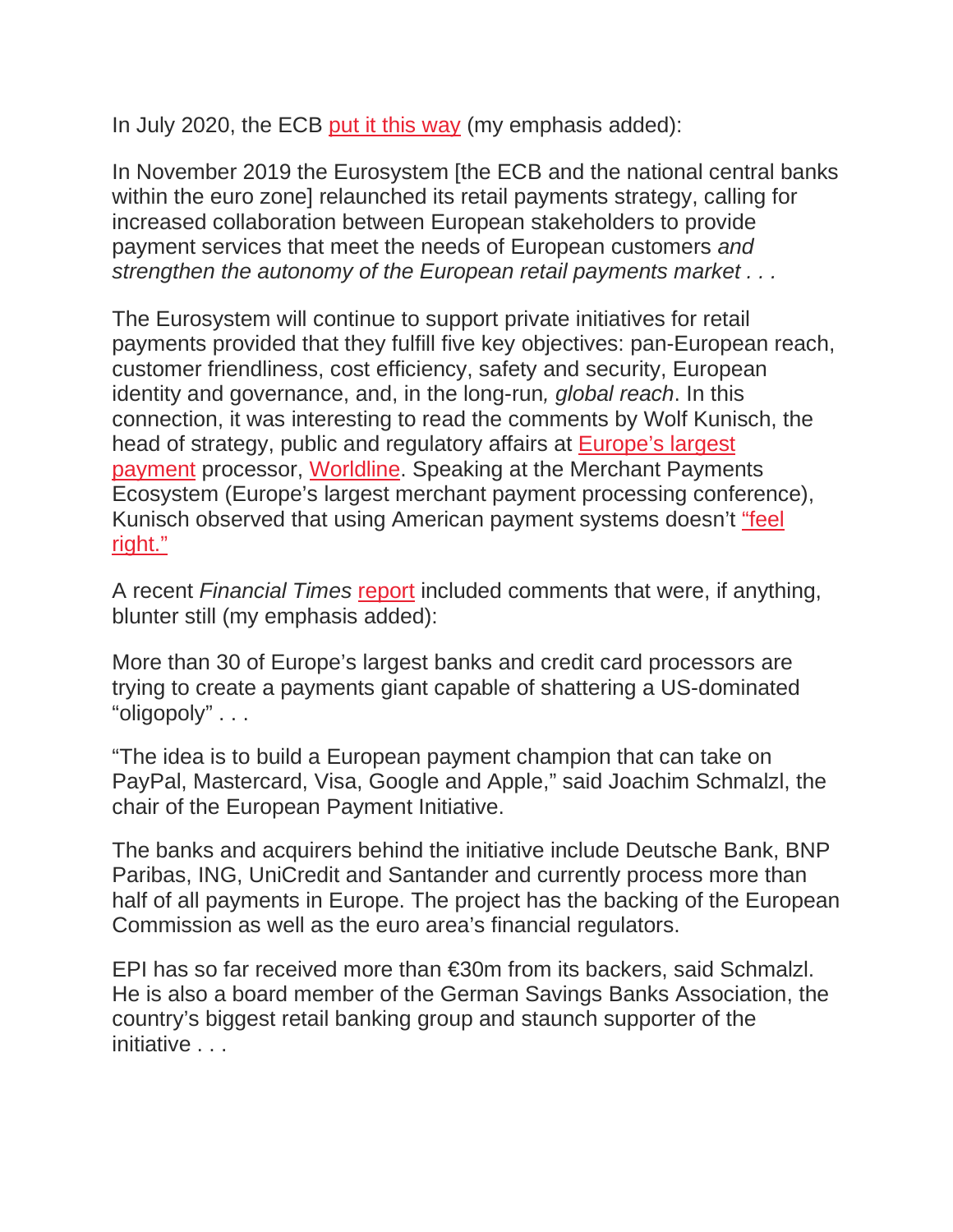Burkhard Balz, a Bundesbank board member, said that Germany's central bank supported the EPI, which "would strengthen *the strategic autonomy* of the EU in the payments market, enhance competition and thus improve consumer choice". The ECB has also welcomed the initiative . . . Card payments in Europe are predominantly processed by US-based companies. Four in five transactions in Europe are handled by Mastercard and Visa, according to EuroCommerce, a lobby group of European retailers. Schmalzl warned that such a dominant market share could hurt consumers and merchants — pointing to relatively high fees as well as questions over data protection. "We want to offer an alternative to this oligopoly and give merchants and consumers in Europe a real choice," he said . . .

A Deutsche Bank spokesperson said that a European payment scheme was needed "*to remain independent",* and that Germany's largest lender had joined the initiative "to support this joint effort of European financial institutions".

As mentioned above, the EU wishes to enhance its position on the world stage, something that cannot, of course, be detached from foreign policy. The EU has long been interested in supplanting its member-states' foreignpolicy prerogatives, and has gone some way in achieving this. Thus it has a "foreign [minister"](https://en.wikipedia.org/wiki/High_Representative_of_the_Union_for_Foreign_Affairs_and_Security_Policy) (the High Representative of the Union for Foreign Affairs and Security Policy) and its own diplomatic service, the [European](https://en.wikipedia.org/wiki/European_External_Action_Service) [External](https://en.wikipedia.org/wiki/European_External_Action_Service) Action Section. But its most effective way of taking this further may well be to use its existing powers within the regulatory and economic area as (effectively) an instrument of foreign policy — something that the bloc's size enables it to do and something that it has not hesitated to do.

Meanwhile, the EC [excoriates](https://eur-lex.europa.eu/legal-content/EN/TXT/HTML/?uri=CELEX:52021DC0032&rid=6) an unnamed U.S for taking its "unfair and abusive practices" — i.e., for its liberal use of financial sanctions against rogue states that I referred to above. It [wants](https://www.reuters.com/article/us-eu-finance/eu-seeks-to-cut-reliance-on-u-s-dollar-other-financial-centres-idUSKBN29O1ZI) to "shield EU operators in the event a third country [the U.S.] compels EU-based financial-market infrastructures to comply with unilaterally adopted sanctions." Unilateral is code for U.S. policy that Brussels has not blessed.

In 2018 Germany's foreign [minister](https://www.cnbc.com/2018/08/22/defending-iran-deal-germany-looks-to-bypass-us-payment-channels.html) Heiko Mass called for the EU to build a system to bypass SWIFT and dollar-denominated payments to enable trade with Iran. Toward that end payments in 2019, Paris-based payments clearinghouse [INSTEX](https://instex-europe.com/about-us/) was established. It is [owned](https://instex-europe.com/about-us/) by nine European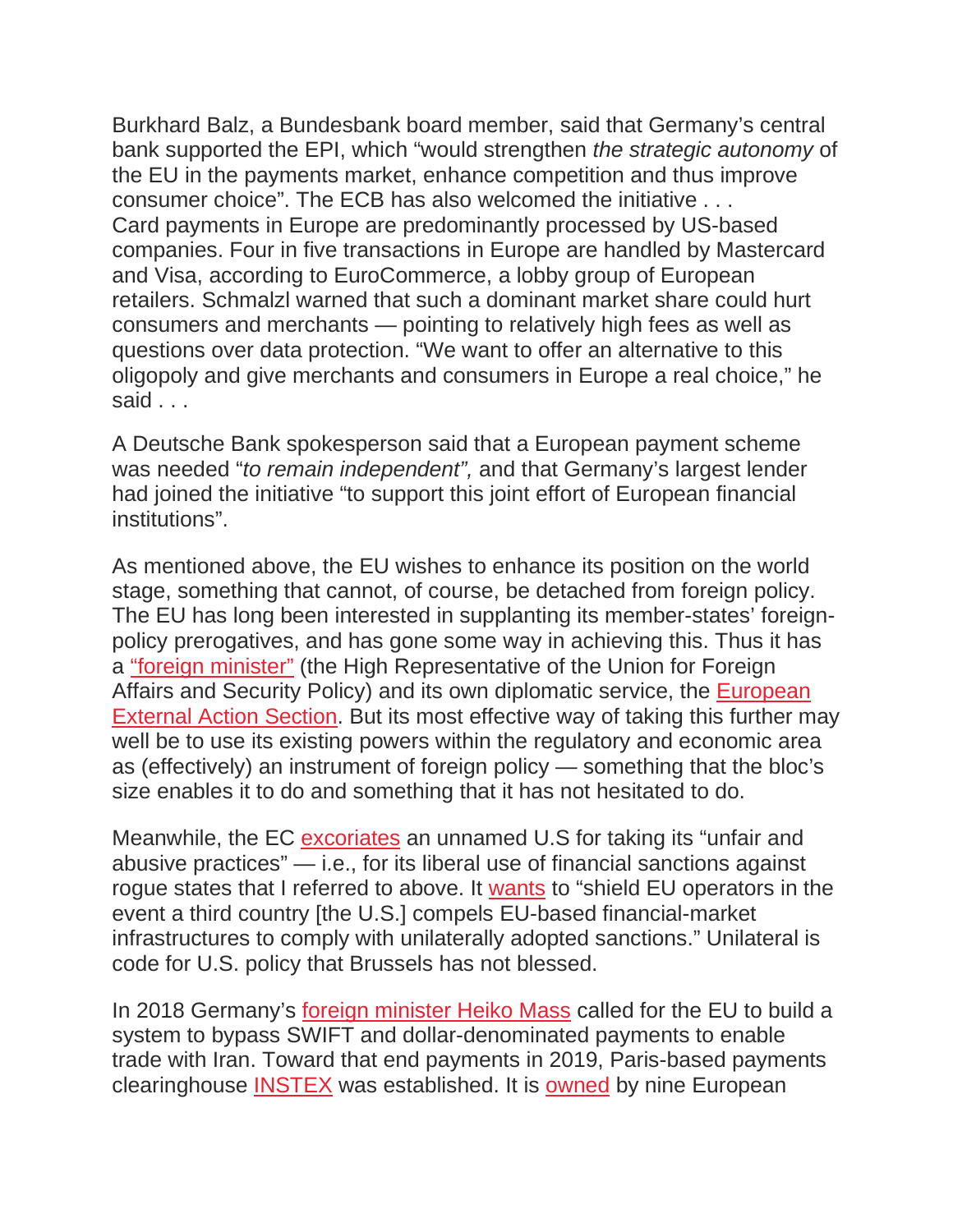governments (including, interestingly, the U.K.). Yet INSTEX may not have made much of an impact; it had, [reported](https://www.bloomberg.com/news/articles/2021-01-17/iran-rebukes-eu-on-trade-channel-set-up-to-avoid-u-s-sanctions?sref=KgEBWdKh) Bloomberg in January, "only moved small amounts of capital for a few medical shipments, which are technically exempt from sanctions." Indeed, the Iranians complained about how ineffective it had been. Nevertheless, the thought behind it, which owed more to a determination to assert Europe's right to go its own way, is striking enough, even if that meant (potentially) helping out Tehran.

The EC has a retail-payments strategy, a digital-finance strategy, and, acting through the ECB, is promising a sustainable (green) finance strategy.

However, central planning won't foster innovation or create great companies or vibrant economies. France's and Germany's effort to build a European Google, [Quaero,](https://en.wikipedia.org/wiki/Quaero) failed. This [report](https://www.economist.com/technology-quarterly/2006/03/11/attack-of-the-eurogoogle) from *The Economist* 15 years ago on a "Franco-German internet-search engine, to be called Quaero (Latin for 'I seek')" makes interesting reading, not least this:

Quaero's chief aims are cultural and political, rather than commercial. Alexander Waibel, a research leader at the University of Karlsruhe who sits on Quaero's steering committee, offers an emotional justification too. "Europe wants to secure access that does not have to be channelled through American technology," he said. And an official close to Mr. Chirac adds that "the goal surpasses by far the industrial stakes."

We know now how that worked out, not that it should have been too much of a surprise. Under the circumstances, it is not unreasonable to think that EPI too is likely to fail. No central planners in Washington anticipated, much less planned Mastercard, PayPal, Visa, Google, Microsoft, Apple, Facebook, or Amazon.

The EC wants more financial-system resiliency. But the emphasis it is placing on "strategic autonomy," not to speak of its bias toward commandand-control and distrust of self-correcting markets, promote system fragility. In *[AntiFragile:](https://www.amazon.com/dp/1400067820/?tag=mh0b-20&hvadid=77721781371872&hvqmt=e&hvbmt=be&hvdev=c&ref=pd_sl_u8u87bpbz_e) Things That Gain From Disorder*, New York University professor of risk engineering [Nassim](https://en.wikipedia.org/wiki/Nassim_Nicholas_Taleb) Taleb observes that "fragile" systems fail when sufficiently stressed while anti-fragile systems like our immune system and muscles become stronger. Centrally directed and highly concentrated industries are inherently fragile. Markets with many competing players pursuing different strategies are anti-fragile. Markets